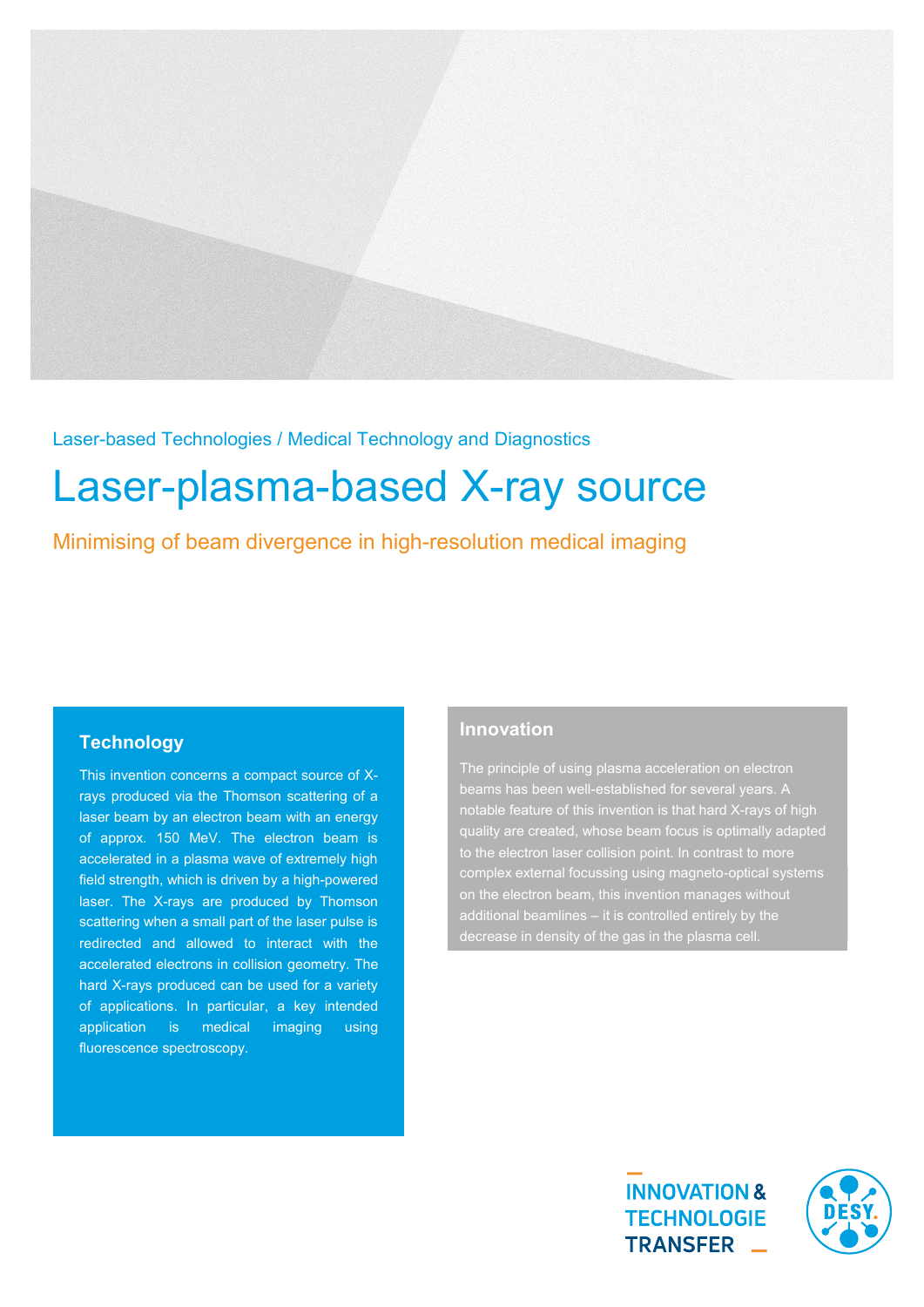### **Challenges**

Producing usable X-ray beam calls for a high stability in the laser driving the plasma wave, as well as a special adaptation of the electron beam for a small divergence of the Thomson scattering, which is achieved by varying the density of the gas in the plasma. This is important because in X-ray fluorescence imaging, for example, the size of the X-ray beam determines the spatial resolution. The size of the X-ray beam at the site of the specimen is determined by its divergence at the source, which in turn is determined mainly by the divergence of the electron beam.

#### **possible applications**

A typical application of compact plasma accelerators is seen in medical imaging, in particular producing Xrays using Thomson scattering. Further applications are the generation of radiation in undulates or direct use of the electron beam (diffraction, microscopy).



The undulator, the magnetic slalom course of LUX. Photo: Maximilian Trunk, University of Hamburg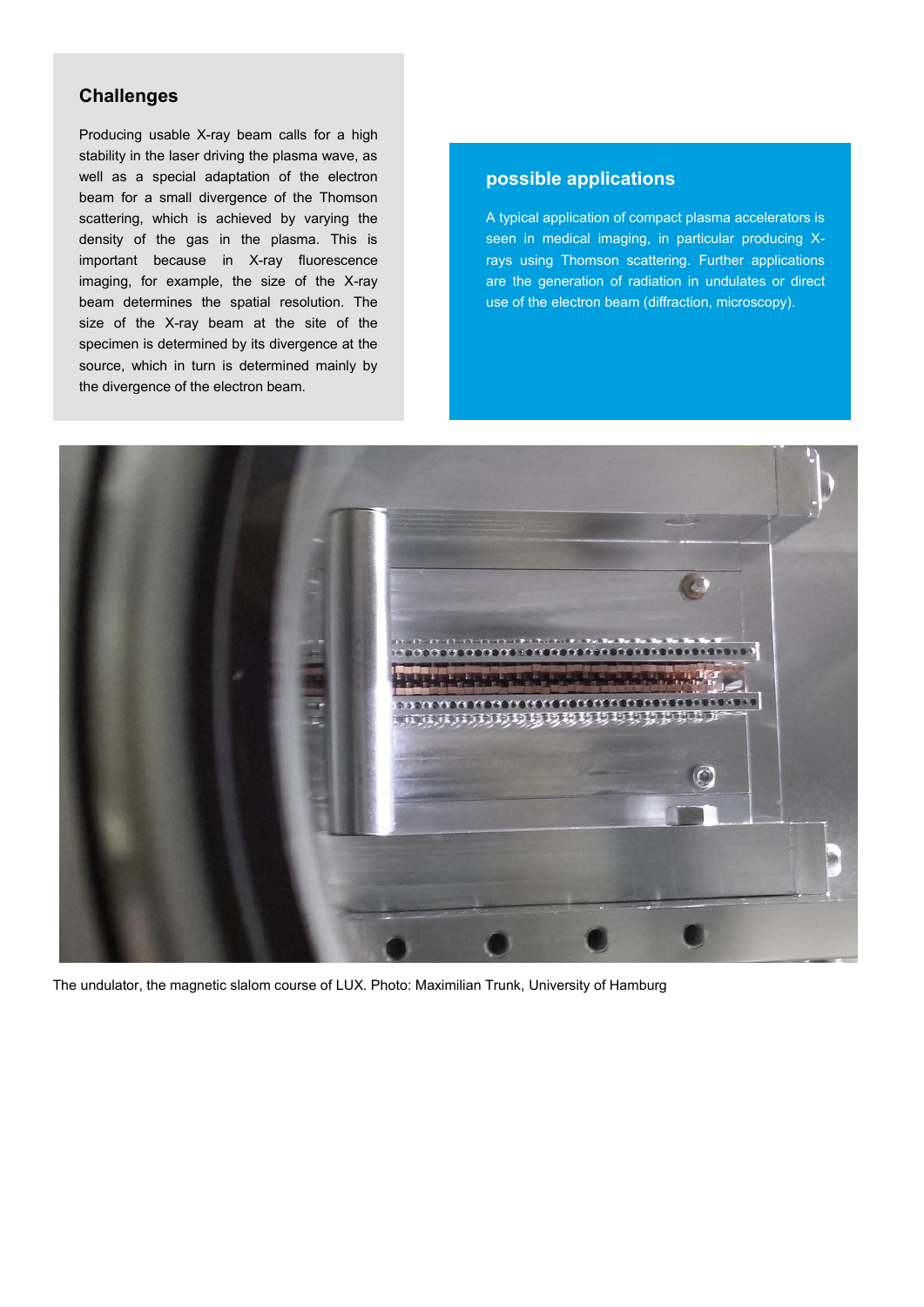### **Benefits**

Fluorescence spectroscopy with hard X-rays can be used in the medical imaging of early-stage tumours, as well as in pharmacokinetics (measuring how pharmaceuticals spread through the body). The radiation exposure, for example during breast cancer screening, is lower than in current methods and the sensitivity is significantly higher. That's why X-ray fluorescence is produced by gold nanoparticles that are injected into the body and can be specifically functionalised using tumour antibodies. Therefore, The nanoparticles then bind specifically only to tumour tissue. The extremely compact electron accelerator makes it possible to make such facilities available not only in accelerator laboratories but also in hospitals. Since the development of high-power lasers is progressing rapidly, it can be assumed that plasma accelerators for this application can be manufactured very inexpensively in a few years.



The plasma cell of LUX (centre) produces high-speed electrons. Photo: Niels Delbos, University of Hamburg